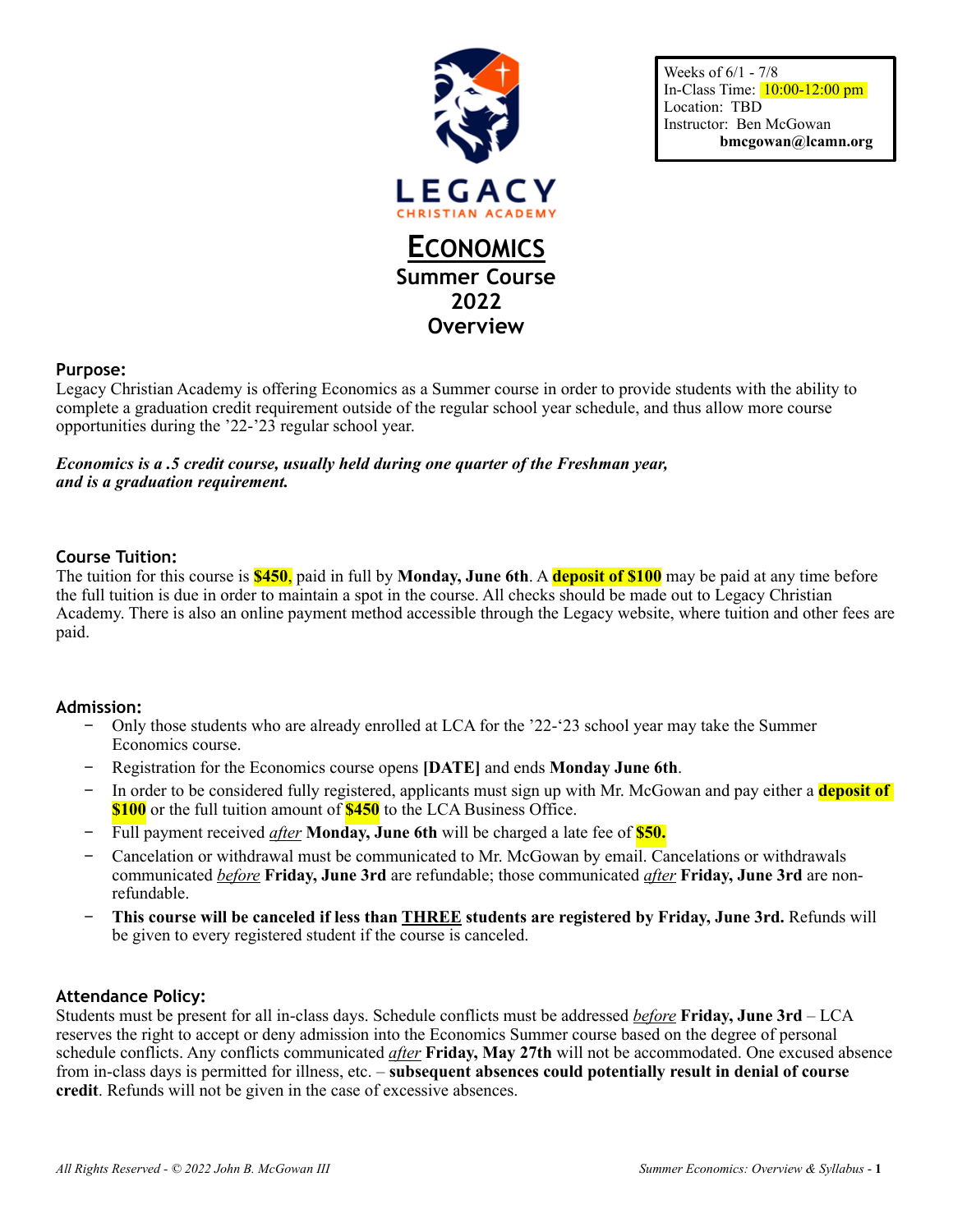# **Calendar of Class Dates:**

| <b>June 2022</b>                            |                            |                |                                      |                 |                |                                                  |  |
|---------------------------------------------|----------------------------|----------------|--------------------------------------|-----------------|----------------|--------------------------------------------------|--|
| Sunday                                      | Monday                     | <b>Tuesday</b> | Wednesday                            | <b>Thursday</b> | Friday         | Saturday                                         |  |
| May 29<br>Sabbath                           | May 30<br>Memorial Day     | May 31         | 1<br><b>Classroom</b> page<br>opened | $\overline{2}$  | $\mathfrak{Z}$ | $\overline{4}$<br>Refunds no<br>longer available |  |
| 5<br>Sabbath                                | 6                          | $\overline{7}$ | 8                                    | 9               | 10             | 11                                               |  |
| 12<br>Sabbath                               | 13<br>Flag Day             | 14             | 15                                   | 16              | 17             | 18                                               |  |
| 19<br>Sabbath<br>Father's Day<br>Juneteenth | 20                         | 21             | 22                                   | 23              | 24             | 25                                               |  |
| 26<br>Sabbath                               | 27                         | 28             | 29                                   | 30              | July 1         | July 2                                           |  |
| July 3                                      | July 4<br>Independence Day | July 5         | July 6                               | July 7          | July 8         | July 9                                           |  |

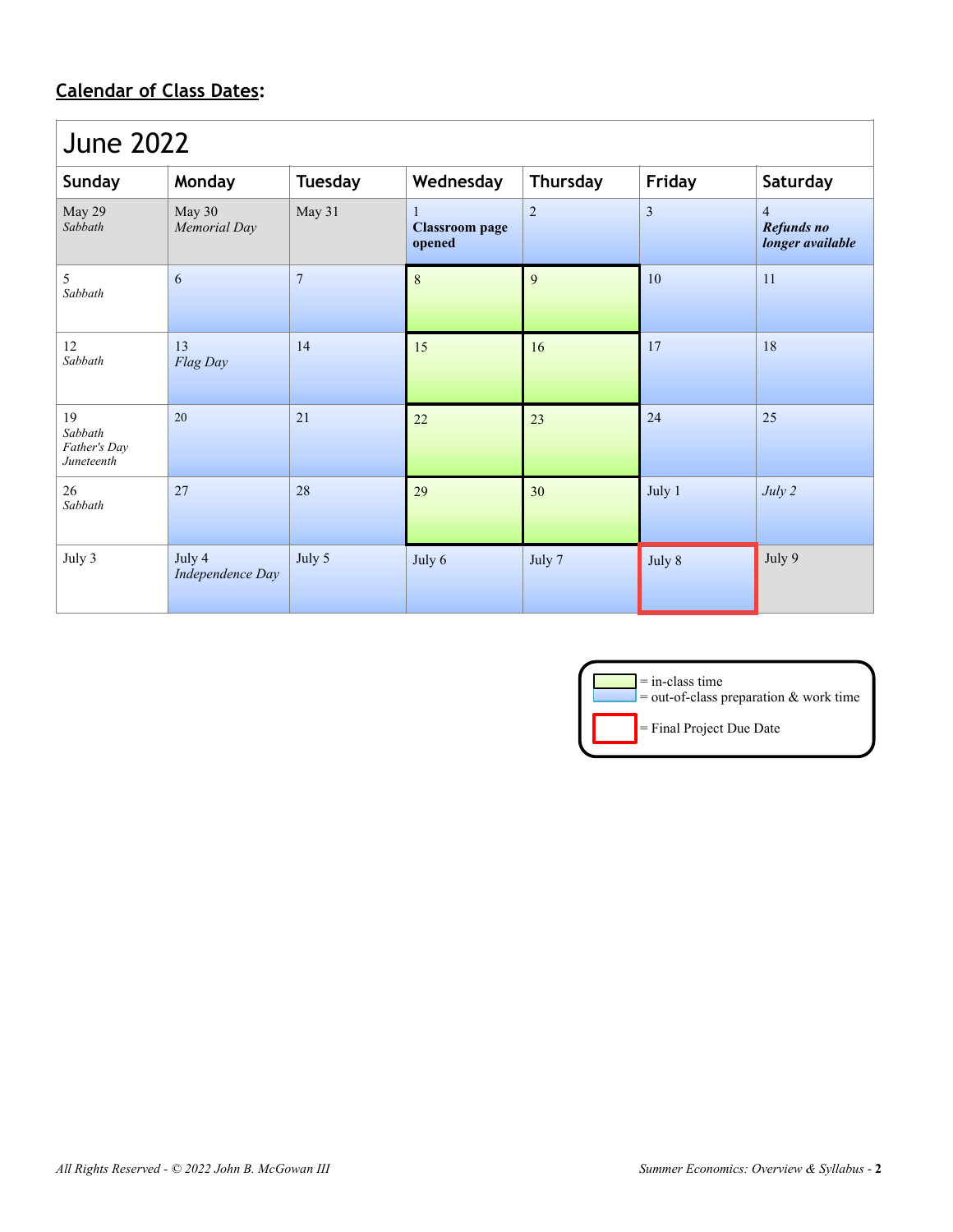

Weeks of 6/1 - 7/8 In-Class Time: 10:00-12:00 pm Location: TBD Instructor: Ben McGowan **bmcgowan@lcamn.org** 

# **Summer Course Summary:**

The Summer course of Economics will be fast-paced and accelerated in order to fit a quarter's worth of class into four weeks of in- and out-of-class time. Students will cover the same material and will carry out the similar activities and projects as the regular course, but in less overall time than during the regular school year. Each in-class period will last two hours. There is an expectation that students will work an average of two-four hours per day outside of class. Before the course begins, students will be enrolled in the Summer Economics course Classroom page so that they may work ahead, if they so choose.

**Syllabus**

Economics is the study of the use of resources that have alternative uses and of the consequences of decisions about how to use those resources. Even a general awareness of economic concepts and principles goes a long way in understanding why individuals behave the way they do – whether they act as consumers, business owners, employees, political leaders, or voting citizens. Such awareness can also shed light on both historical events and current issues. This course will utilize content lectures, in-class discussions, and interactive activities.

# *This is a .5 credit course, usually held during one quarter in the Freshman year, and is a graduation requirement.*

# **Daily Requirements:**

Each student is required to:

- $\triangleright$  Regularly check the course Classroom site for assignments, handouts, due dates, instructions, etc.
- $\triangleright$  Fully and diligently participate during discussions and activities
- $\geq$  Complete all assignments according to guidelines, and turn them in on time

# **Late Policy:**

All assignments and projects are due at the beginning of class on the due date. Because of the condensed nature of this course, *late assignments of any kind will not be given full credit*. Those students with late assignments will take valuable class time – away from their classmates – to make up those assignments. Once these last assignments are completed, the student *will receive* – *at most – half credit.* Any further questions and/or issues can be addressed in class.